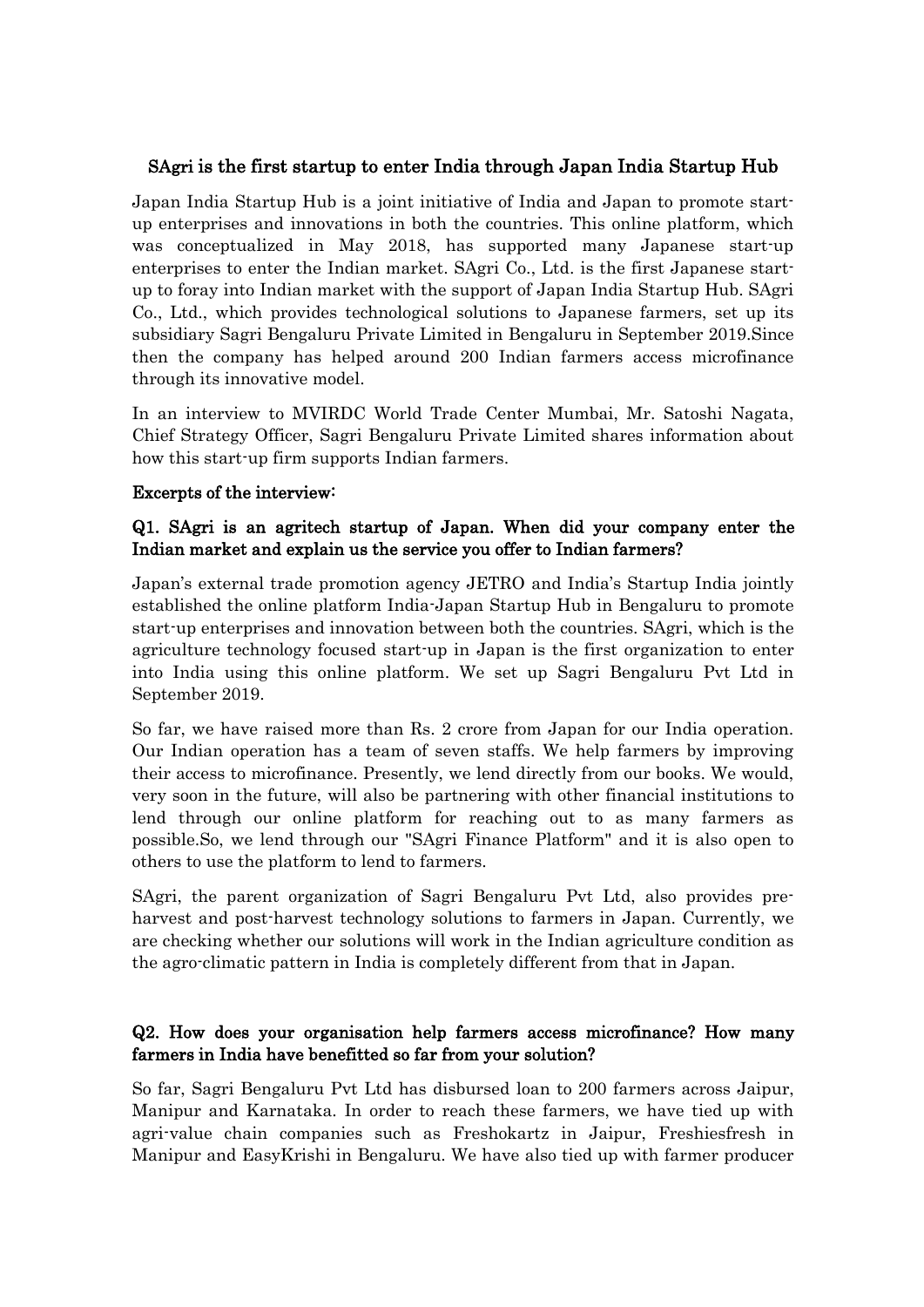organization NAFPO in Delhi to reach out to farmers. Farmers repay our loans through these partner organizations.

As mentioned earlier, we are working with the Jaipur based online fruits and vegetables delivery company Freshokartz to enhance micro credit delivery to farmers. Freshokartz is an Agritech company in Jaipur, founded in 2016. They are very strong at connecting farmers and consumers(including enterprises like food processing companies and individuals) by operating 50 collection centers in Rajasthan area. They have sound expertise in agriculture supply-chain and ground management by machine learning and knowing farmers' life.

We are trying to solve two main problems for farmers in terms of microfinance. One is the credit creation for farmers and the other is repayment of the loans from farmers. To deal with these problems, we are experimenting with leveraging the working methodologies of microfinance and our Farmer Credit Scoring techniques powered by technologies such as satellite imagery, soil sampling and testing.

Farmer Credit Scoring technologies use satellite imagery, soil sampling and testing. It is a combination of the farmers' farmland productivity and fertility. This is done via soil testing, and satellite imagery. We use satellite imagery to calculate the NDVI (Normalized Difference Vegetation Index) of the farmland over a period of time. NDVI is a measure to calculate farm production and productivity.

This is further helped by additional data such as area of farmland, distance of the farmland from the main road, water supply and weather or climate within that region. Finally, we also verify whether the farmer or her family members already have existing credit history from institutional banks, etc.

### Q3. What is the future business growth plan of your organisation in India?

As mentioned earlier, currently Sagri Bengaluru Pvt Ltd operates across three states: Karnataka, Manipur, Rajashtan, but soon we will expand operation all over the India market. To do so, we are looking for partners that are working closely with farmers at the ground level.For example, we have formed alliance with Freshokartz, Jaipur since this January. Freshokartz is very strong at connecting farmers and consumers. This alliance will leverage Freshokartz's accumulated data and a network of farmers in India. In addition, we are partnering with EasyKrishi in the initial stage, they are supporting ourconnection with farmers.

We are open to partnering with more interesting Startups andfarmer groups. Our Partnership Application details are at <https://sagri.co/sagri-finance/>